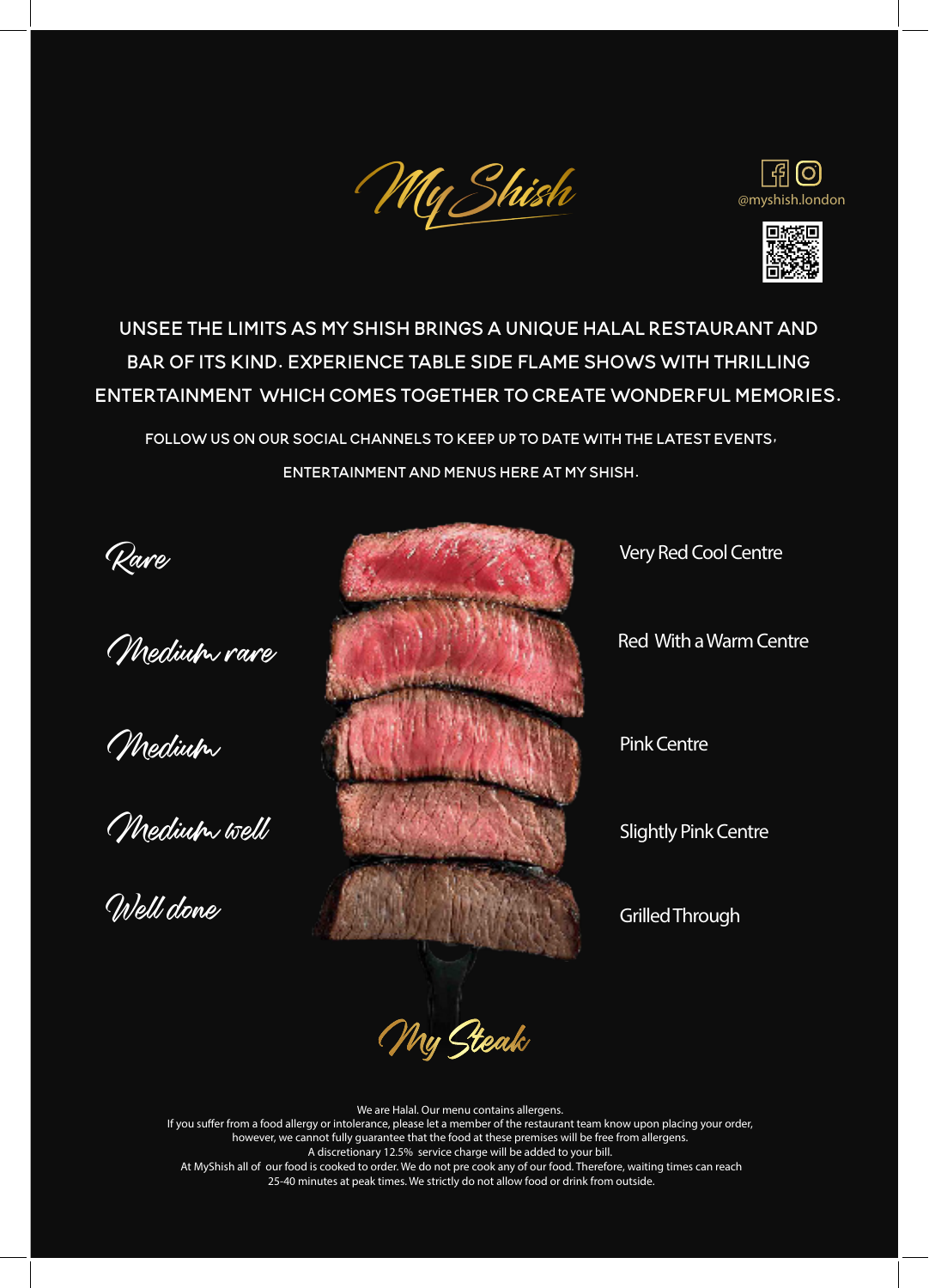| Appetizers                                                                                                           |       |
|----------------------------------------------------------------------------------------------------------------------|-------|
| <b>Hummus</b><br>Blended chickpeas infused with tahini, olive oil, garlic, lemon juice and served<br>with bread.     | 6.29  |
| Beef Sushi (Flamed at table)<br>Sushi rice, avocado sauce, soy sauce, crispy fries                                   | 13.49 |
| BBQ Rib (Cut at table)<br>Beef rib with bbq sauce                                                                    | 15.95 |
| <b>Grilled Halloumi</b><br>Grilled halloumi cheese, rocket salad, cherry tomato and pomegranate sauce                | 8.49  |
| <b>Shredded Beef Taco</b><br>Shredded beef topped with green chilli, red pepper, chives and cherry tomatoes          | 11.89 |
| <b>Dynamite Prawns</b><br>Dynamite prawns in bang bang sauce                                                         | 12.49 |
| <b>Smoked Salmon</b><br>Avocado, mozzarella cheese, virgin olive oil and green pesto                                 | 9.85  |
| Salads                                                                                                               |       |
| <b>Avocado Salad</b><br>Tossed mix green salad, avocado slices, sweet corn, cherry tomato,<br>cucumber, mix dressing | 12.94 |
| Avocado & Halloumi<br>Avocado and halloumi slices with green salad, olive oil and pomegranate juice                  | 16.49 |
| Chicken & Halloumi                                                                                                   | 16.85 |

Chargrilled chicken and halloumi salad with caesar dressing and cherry tomatoes Halloumi Salad Chargrilled halloumi chuncks , iceberg lettuce, cucumber, red onion, tomato, carrot, pomegranate sauce, olive oil dressing 12.49 Caesar Salad 12.94

Grilled chicken shish breast tossed in sliced lettuce, tomatoes, cucumber, rocket and dressed with olive oil and our home caesar dressing

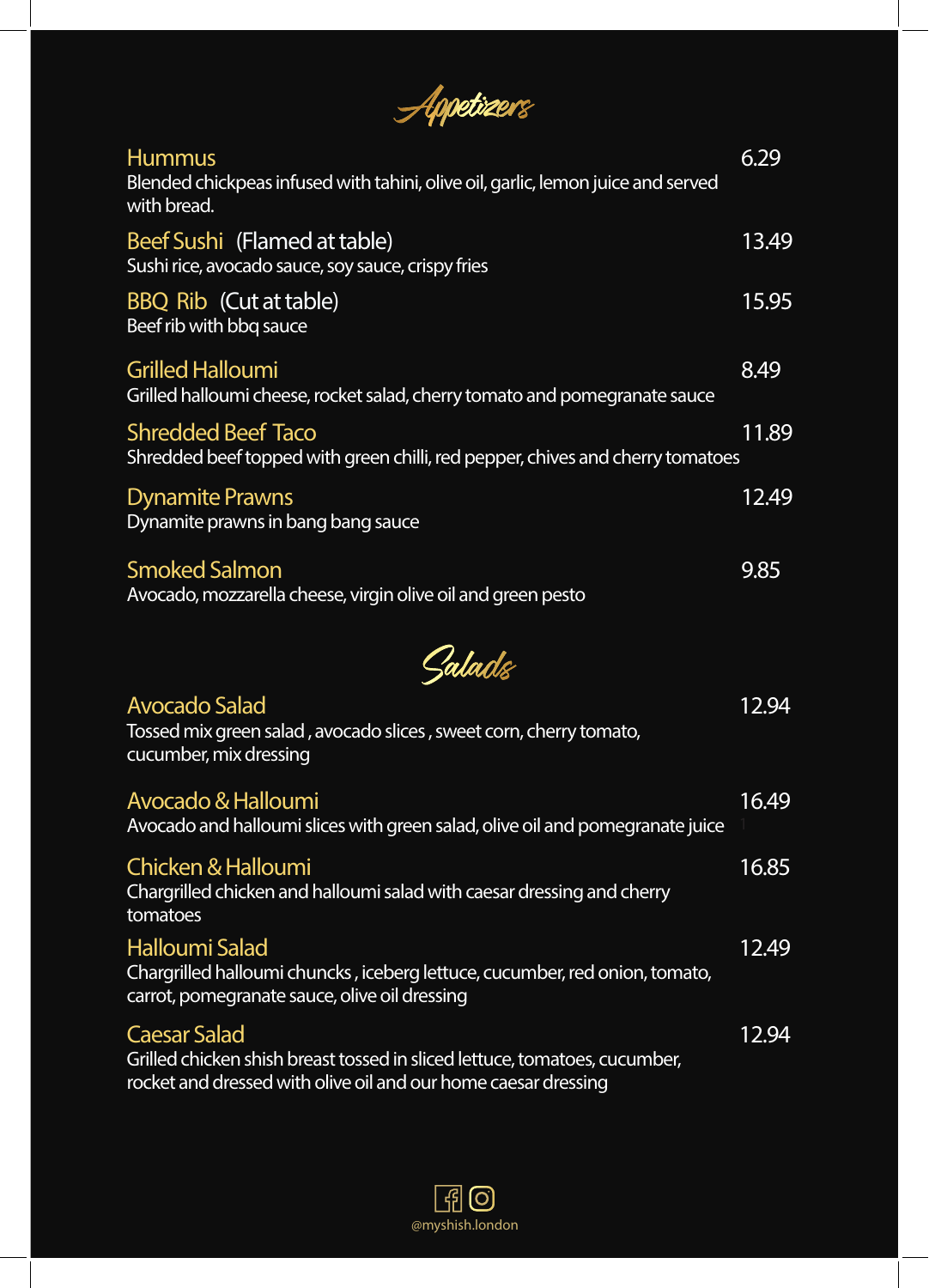| 24ct Gold Menu<br>(Served with fries)                                                                                                                                |       |
|----------------------------------------------------------------------------------------------------------------------------------------------------------------------|-------|
| Golden Cheesy Meatball (Cut at table)<br>Beef meatball filled with three kinds of chesse, covered in 24 carat gold                                                   | 59    |
| My Shish Special Golden Dry Aged Tomahawk<br>A delicious 25oz (700-800g) 32 days dry aged rib section of beef. wrapped in 24<br>carat gold then sliced at your table | 149   |
| Golden Burger<br>Tripled pressed beef patty, caramelized onion, sliced cheese finished in gold                                                                       | 34    |
| Golden Fillet Mignon<br>Mouth-watering tenderloin beef covered in 24 carat gold                                                                                      | 79    |
| The Beef Char Grill                                                                                                                                                  |       |
| (Served with french beans and cherry tomatoes)                                                                                                                       |       |
| Rib Eye Steak (300-350gr.)<br>Extra tender, flavourful and well-marbled rib eye steaks with an<br>incredible caramelized crust                                       | 30    |
| Fillet Mignon Sliced Steak (250-300gr.)<br>Hand sliced tenderlion fillet mignon steak cooked over charcoal                                                           | 36    |
| Tomahawk Steak (600-700gr.)<br>For the meat lovers juicy on the bone ribeye meat, smoked cooked<br>on the charcoal grill giving all the flavours it deserves         | 51.95 |
| T-Bone Steak (400-500gr.)<br>Beautifully marbled tenderloin sirloin steak, grilled over charcoal                                                                     | 36    |
| Lamb Fillet Steak (300gr.)<br>Marinated sirloin of lamb cuts just to melt away in your mouth                                                                         | 27    |

from the oven

| Lamb Shoulder (1kg. - 1.5kg) (Cut at table)                                               | 55    |
|-------------------------------------------------------------------------------------------|-------|
| Slow cooked lamb shoulder, infused with rosemary, thyme, garlic, olive oil and            |       |
| gravy                                                                                     |       |
| Beef Ribs (1kg - 1.5kg) (Cut at table)                                                    | 50    |
| Slow cooked beef ribs, infused rosemary, thyme, garlic, olive oil and gravy               |       |
| Lamb Shank                                                                                | 24.67 |
| Slow roasted lamb shank, served with mashed potato and enriched with<br>rich tomato sauce |       |
|                                                                                           |       |

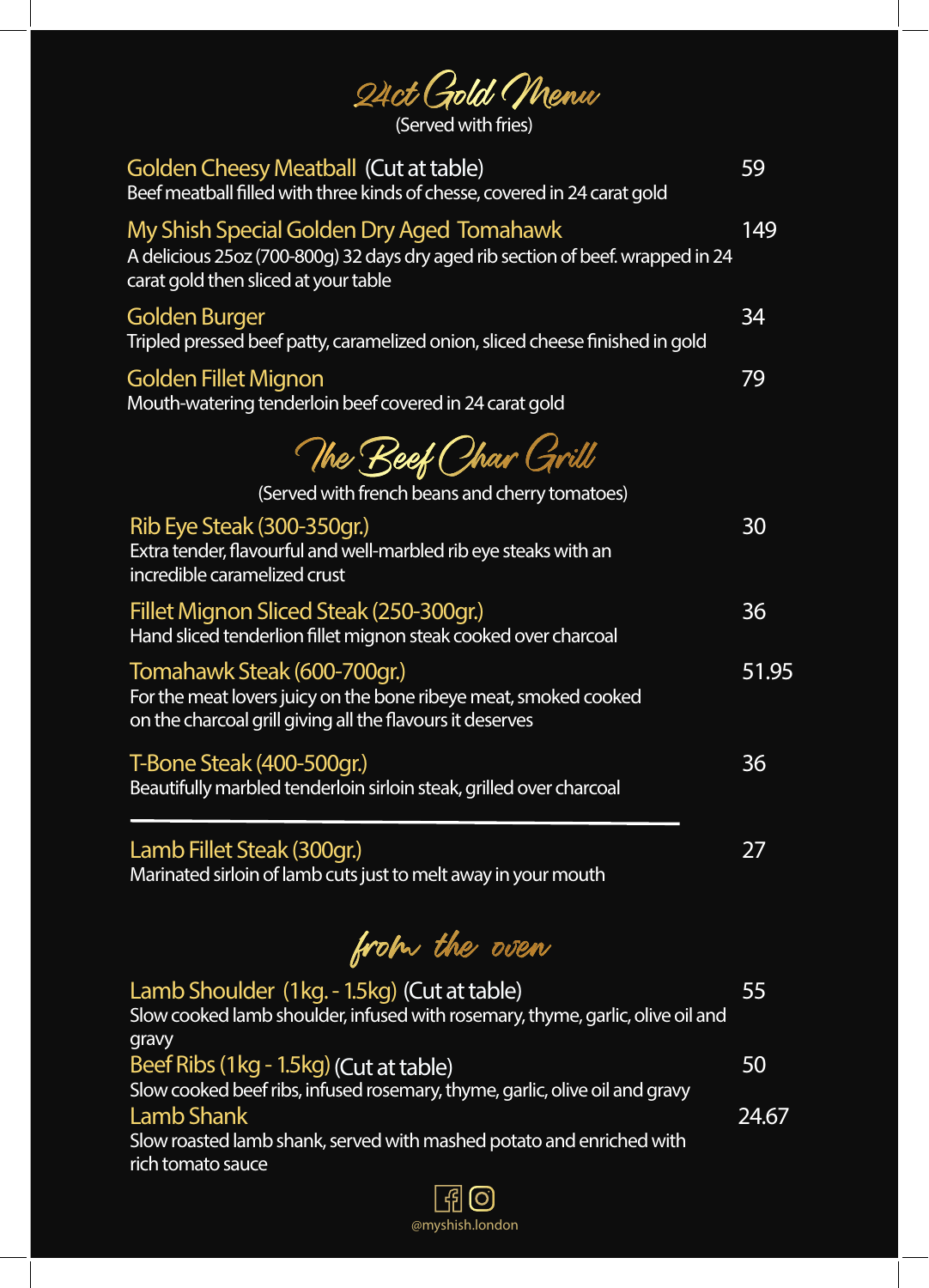Chargilled Burgers

(Served with fries)

| <b>Angus Steak Burger</b><br>Smoked grilled black angus tenderloin with caramelized onion, grilled tomato,<br>lettuce, baby dill, gherkins, mayonnaise, ketchup and melted cheese                                                    | 16.24 |
|--------------------------------------------------------------------------------------------------------------------------------------------------------------------------------------------------------------------------------------|-------|
| Lamb Burger<br>Double pressed lamb patty, caramelized onion, gherkin, tomato, lettuce<br>mayonnaise, ketchup and cheese                                                                                                              | 15.49 |
| <b>Chicken Burger</b><br>Marinated chicken breast, red onion, tomato, gherkin, lettuce, jalapenos<br>mayonnaise, ketchup and melted cheese                                                                                           | 13.94 |
| <b>My Shish Signature Burger</b><br>Double pressed beef patty, caramelized onion, gherkin, tomato, lettuce<br>mayonnaise, ketchup and melted cheese                                                                                  | 15.94 |
| <b>Vegan Burger</b><br>Plant based patty with lettuce, onion and sriracha sauce and mayo                                                                                                                                             | 13.94 |
| Char Grill                                                                                                                                                                                                                           |       |
| (Served with rice and salad)                                                                                                                                                                                                         |       |
| <b>Chicken Shish</b><br>Marinated chunks of chicken breast skewered and grilled over charcoal                                                                                                                                        | 21.74 |
| <b>Lamb Ribs</b><br>8 Seasoned succulent lamb spare ribs grilled over charcoal                                                                                                                                                       | 21.84 |
| My Shish Chicken Wings (Hot)<br>Tender chicken wings in a spicy, hot and tangy flavour.                                                                                                                                              | 18.95 |
| <b>Chicken Steak</b><br>Char-grilled chicken with french beans and roasted cherry tomatoes served<br>with rice.                                                                                                                      | 18.99 |
| Lamb Chops & Creamy Mash Potato<br>Served with french beans and gravy                                                                                                                                                                | 26.84 |
| <b>Lamb Cutlets</b><br>4 pieces of juicy lamb cutlets seasoned and grilled over charcoal                                                                                                                                             | 24.84 |
| <b>Chicken Caesar Shish</b><br>Two grilled chicken breast skewers marinated in caesar sauce served with sliced<br>lettuce, tomatoes, cucumber, rocket and dressed with olive oil and our home<br>caesar dressing. Served with chips. | 24.74 |
| $\mathbb{E}[\mathcal{O}]$                                                                                                                                                                                                            |       |

@myshish.london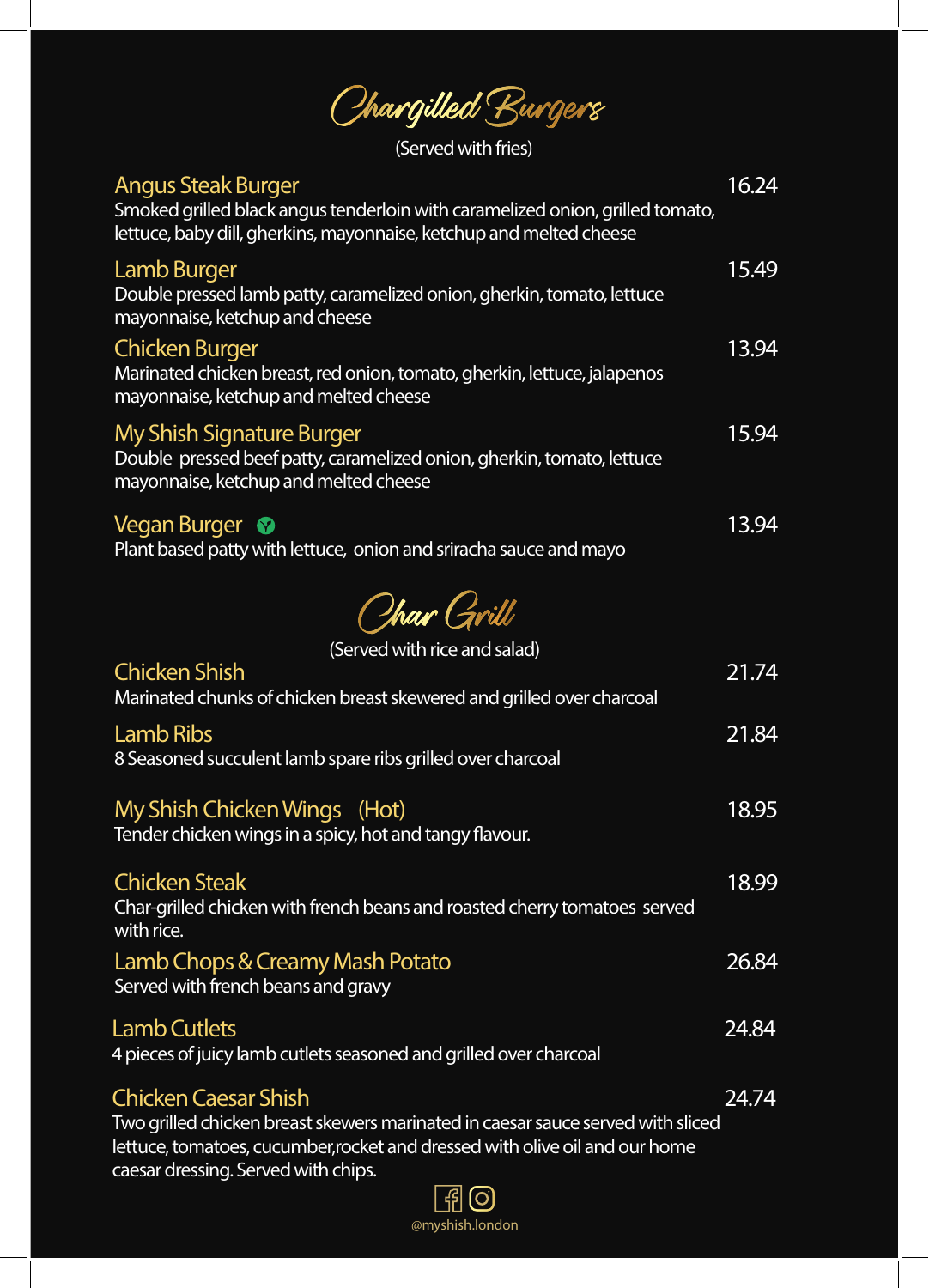| My Shish Special's                                                                                                                                                              |                 |
|---------------------------------------------------------------------------------------------------------------------------------------------------------------------------------|-----------------|
| (Flame show / Cut at table)<br>(Special Fire show)                                                                                                                              |                 |
| Special Fillet Mignon (250gr. - 500gr. - 1kg.)<br>Hand sliced beef fillet pieces in butter.                                                                                     | $42 - 75 - 140$ |
| <b>INCLUDES GRILLED VEGETABLES &amp; A CHOICE OF SIDE:</b><br>Rice   Steak Cut Chips   Cheesy Fries                                                                             |                 |
| (Cut at table)                                                                                                                                                                  |                 |
| Special Lamb Cage (1kg. - 1.5 kg.)<br>12 juicy pieces lamb chops and flavoursome sirloin side of lamb. Cut at table.<br>Served with grilled vegetables and gravy                | 94.95           |
| (Cut at table)<br><b>Big Cheesy Meatball</b><br>Beef meatball filled with three kinds of cheese. Cut at table.                                                                  | 22.95           |
| <i>Gcean</i>                                                                                                                                                                    |                 |
| <b>Sea Bass</b><br>Grilled Sea Bass served with french beans and mushroom served with<br>rice.                                                                                  | 22.64           |
| <b>Charcoal Grilled Salmon</b><br>Fillet of salmon charcoal grilled, lightly seasoned with our home seasoned<br>recipe, served with french beans, portobello mushroom and rice. | 22.64           |

For share

## My Shish Special Mix (For 2 People)

1 skewer Chicken Shish, 8pcs Chicken Wings, The South Chicken Structure of the South Structure of the South S 4 pcs Lamb Chops, 4 Ribs, with rice and salad

Gides

| <sup>j</sup> auce <i>s</i> |      | <b>Grilled Vegetables</b>                                                    | 5.99 |
|----------------------------|------|------------------------------------------------------------------------------|------|
|                            |      | <b>Fries</b>                                                                 | 4.99 |
| <b>Mushroom Sauce</b>      | 1.49 | <b>Cheesy Fries</b>                                                          | 5.99 |
|                            |      | <b>Dirty Fries</b>                                                           | 6.99 |
| <b>Peppercorn Sauce</b>    | 1.49 | Fries topped with jalapenoes, melted<br>cheese, ketchup, chilli sauce & mayo |      |
|                            |      | <b>Mashed Potato</b>                                                         | 4.99 |
| <b>Cheesy Sauce</b>        | 2.49 | <b>Sweet Potato Fries</b>                                                    | 5.49 |
|                            |      | <b>Steak Cut Chips</b>                                                       | 4.95 |
| <b>Gravy Sauce</b>         | 2.99 | Mac n Cheese                                                                 | 5.49 |
|                            |      | <b>Rice</b>                                                                  | 4.49 |
|                            |      | <b>Basket of Bread</b>                                                       | 3.49 |
|                            |      | Tomato & Red Onion /<br>Green / Mixed - Salads                               | 4.99 |